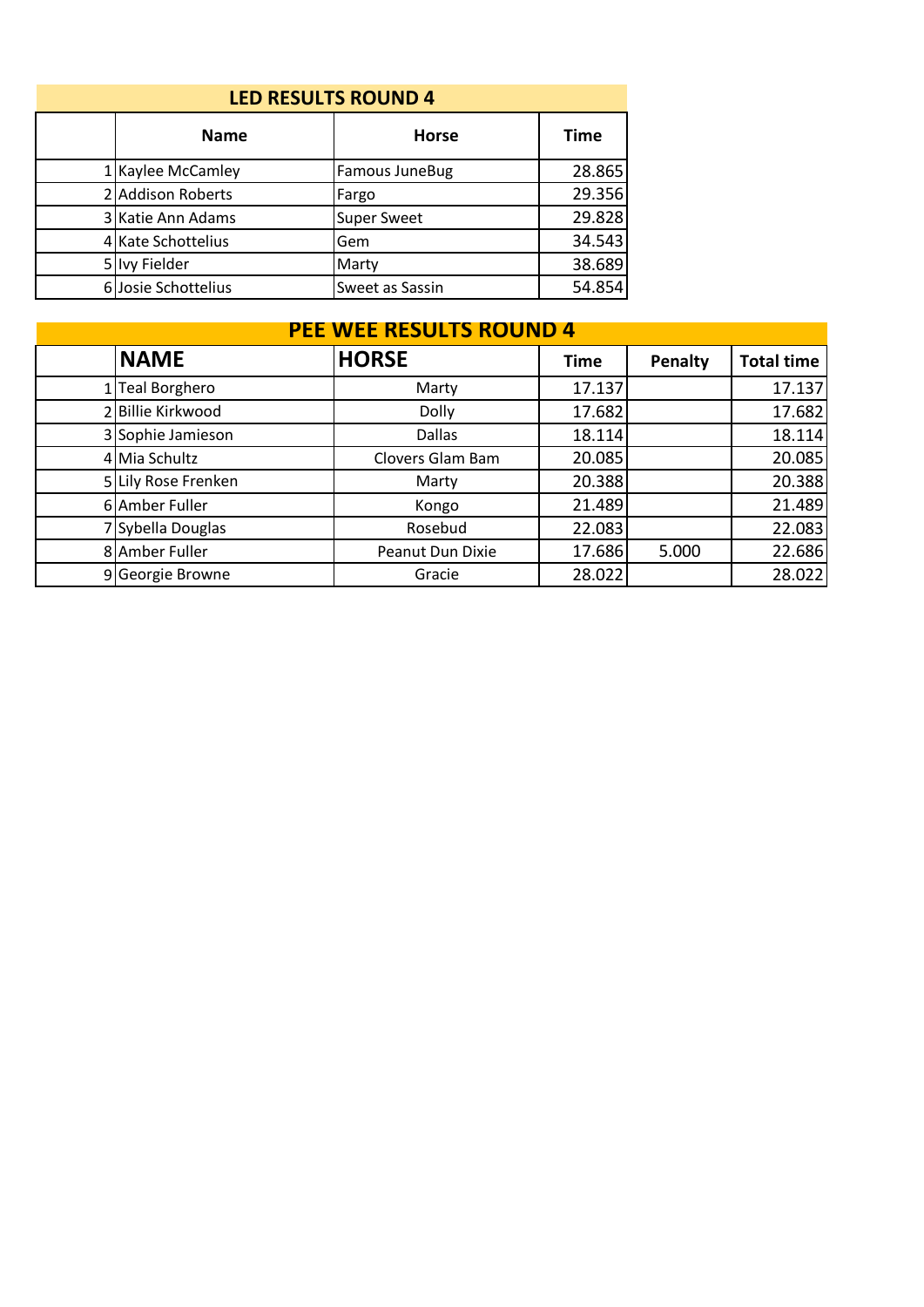| <b>MATURITY ROUND 4</b> |                      |                                |             |         |                    |
|-------------------------|----------------------|--------------------------------|-------------|---------|--------------------|
|                         | <b>Name</b>          | <b>Horse</b>                   | <b>Time</b> | Penalty | <b>Total times</b> |
| 1                       | Emi Carlson          | MC.                            | 17.225      |         | 17.225             |
| $\overline{2}$          | Ashleigh Rayner      | <b>Tassas Flirtin Sparkles</b> | 17.318      |         | 17.318             |
| 3                       | Anna Hamilton        | Roc O Denny                    | 17.454      |         | 17.454             |
| 4                       | Naomi Purcell        | Little Bid O Morn              | 17.729      |         | 17.729             |
| 5                       | Rachele Malone       | <b>Morning Cruise</b>          | 17.757      |         | 17.757             |
| 6                       | Maree Prow           | <b>Boonstyle Fame</b>          | 17.776      |         | 17.776             |
| 7                       | Renee Acton          | Rocs Gold Rascal               | 17.898      |         | 17.898             |
| 8                       | Ella Prow            | Morns ABBA Roc                 | 17.909      |         | 17.909             |
| 9                       | Sheree Bright        | <b>Mojos Miss</b>              | 17.941      |         | 17.941             |
| 10                      | Ash Koch             | Split                          | 18.010      |         | 18.010             |
| 11                      | <b>Christy Engel</b> | <b>Pirates Smokin Denius</b>   | 18.517      |         | 18.517             |
| 12                      | <b>Tiany Dickfos</b> | Freckles Gold Touch            | 18.563      |         | 18.563             |
| 13                      | Emma Benjamin        | Clairs Epic Breeze             | 18.714      |         | 18.714             |
| 14                      | Tass Hulton          | One Stylish Lass               | 19.600      |         | 19.600             |
| 15                      | Zara Benjamin        | <b>Bear</b>                    | 16.739      | 5.000   | 21.739             |
| 16                      | <b>Rebecca Meek</b>  | <b>Peppy Painted Renegade</b>  | 17.582      | 5.000   | 22.582             |
| 17                      | <b>Emma Douglas</b>  | <b>Dixie</b>                   | 18.533      | 5.000   | 23.533             |

| <b>Futurity Round 4</b> |                       |                           |        |         |                   |
|-------------------------|-----------------------|---------------------------|--------|---------|-------------------|
|                         | <b>Name</b>           | <b>Horse</b>              | Time   | Penalty | <b>Total time</b> |
| $\mathbf{1}$            | Jill Lyons            | <b>Pinks Fling</b>        | 17.470 |         | 17.470            |
| $\overline{2}$          | <b>Klancy Higgins</b> | Katniss                   | 17.592 |         | 17.592            |
| 3                       | Ashleigh Morgan       | Penny Ta Fame             | 17.631 |         | 17.631            |
| 4                       | Sarah MacCronan       | Dunston                   | 17.721 |         | 17.721            |
| 5                       | Emma Schottelius      | Sweet As Sassin           | 17.874 |         | 17.874            |
| 6                       | Emma Schottelius      | Rocn like Celine          | 17.876 |         | 17.876            |
| 7                       | Rebecca Storey        | DC.                       | 18.194 |         | 18.194            |
| 8                       | <b>Stacey Hatch</b>   | Dart                      | 18.592 |         | 18.592            |
| 9                       | Sara Beak             | Kintala Chexels           | 19.311 |         | 19.311            |
| 10                      | Ashleigh Rayner       | Clovers Glam Bam          | 19.979 |         | 19.979            |
| 11                      | <b>Kristy Smith</b>   | Dave                      | 18.000 | 5.000   | 23.000            |
| 12                      | <b>Jill Lyons</b>     | Lick Da Stamp and Send it | 19.490 | 5.000   | 24.490            |
| 13                      | <b>Jan Saunders</b>   | Spin N Rum                | 23.694 | 5.000   | 28.694            |
| 14                      | <b>Ella Prow</b>      | <b>Sheeza Rare Pepto</b>  | 18.852 | 10.000  | 28.852            |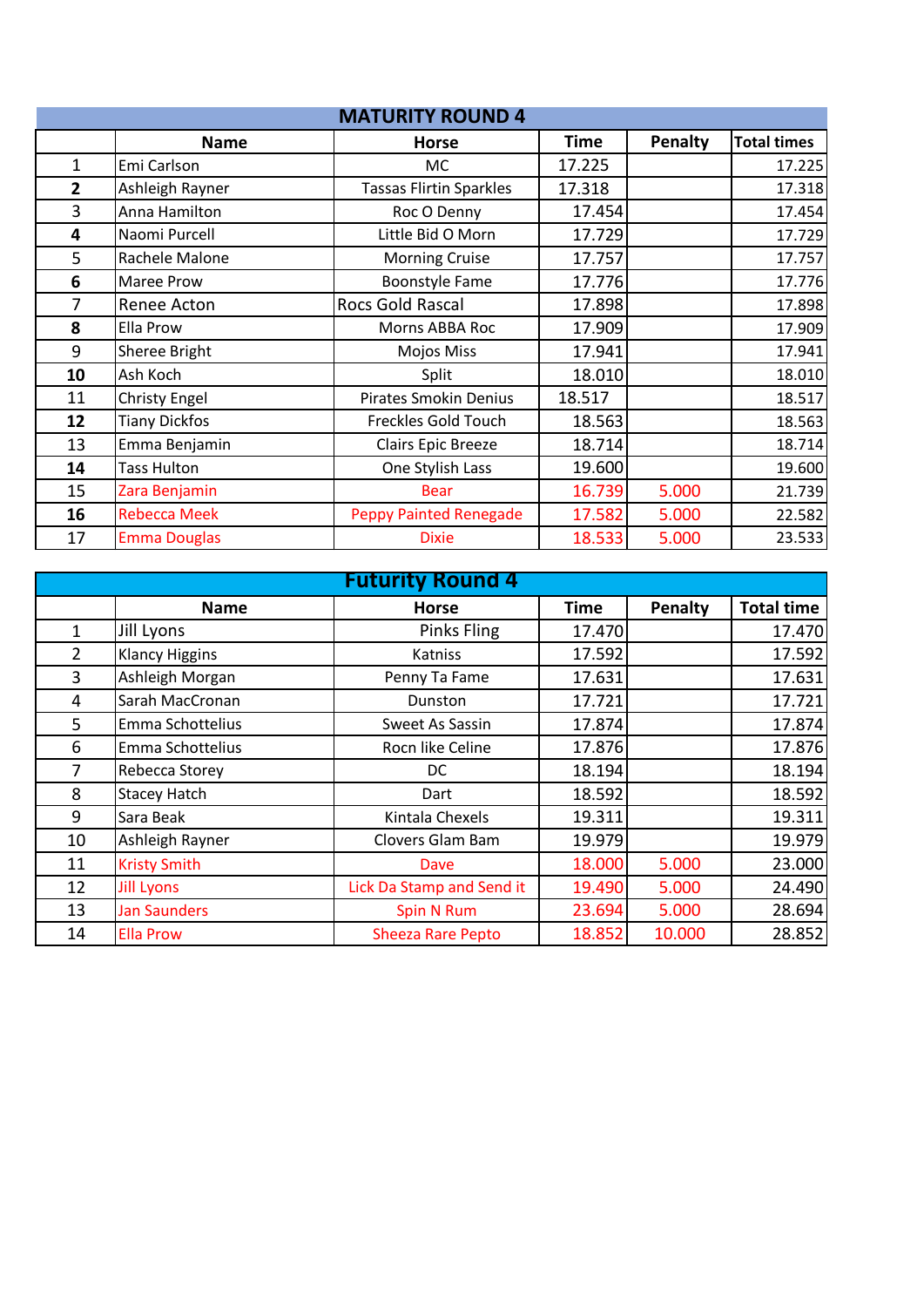| <b>OPEN DIVISIONAL RESULTS ROUND 4</b> |                         |                               |             |                |  |
|----------------------------------------|-------------------------|-------------------------------|-------------|----------------|--|
| <b>Draw</b><br>#                       | <b>Name</b>             | <b>Horse</b>                  | <b>Time</b> | <b>Penalty</b> |  |
|                                        |                         | <b>FIRST DIVISION 4</b>       |             |                |  |
| 1                                      | Ashleigh Morgan         | Penny Ta Fame                 | 17.176      |                |  |
| $\overline{2}$                         | <b>Emi Carlson</b>      | <b>MC</b>                     | 17.225      |                |  |
| 3                                      | <b>Christy Engel</b>    | Pirate Spider                 | 17.237      |                |  |
| 4                                      | Ashleigh Rayner         | Seligman Spirit               | 17.256      |                |  |
| 5                                      | Renee Acton             | Purple                        | 17.306      |                |  |
| 6                                      | Ashleigh Rayner         | <b>Tassa Flirtin Sparkles</b> | 17.318      |                |  |
| 7                                      | Kristy Smith            | Harleys Solid Roc             | 17.321      |                |  |
| 8                                      | Emi Carlson             | Streaka                       | 17.429      |                |  |
| 9                                      | <b>Anna Hamilton</b>    | <b>Roc O Denny</b>            | 17.454      |                |  |
| 10                                     | Sarah MaCronan          | <b>Belle</b>                  | 17.51       |                |  |
| 11                                     | Emma Schttelius         | Rocn like Celine              | 17.512      |                |  |
| 12                                     | Ella Christensen        | Down To Jorja                 | 17.656      |                |  |
| 13                                     | Ash Koch                | Split                         | 17.667      |                |  |
| 14                                     | Jennifer Guinea         | <b>Bobby Bingo</b>            | 17.68       |                |  |
| 15                                     | <b>Klancy Higgins</b>   | MP U No U Want This           | 17.692      |                |  |
| 16                                     | <b>Chloe Roberts</b>    | Dexter                        | 17.694      |                |  |
| 17                                     | <b>Chelsea Roberts</b>  | LazyD Ma Good Hat             | 17.696      |                |  |
| 18                                     | Sheree Bright           | Mojos Miss                    | 17.696      |                |  |
| 19                                     | Gabby Crumblin          | Alfie Cat                     | 17.702      |                |  |
| 20                                     | <b>Sarah MacCronan</b>  | <b>Dunston</b>                | 17.721      |                |  |
| 21                                     | Rachele Malone          | <b>Morning Cruise</b>         | 17.725      |                |  |
| 22                                     | Naomi Purcell           | Little Bid O Morn             | 17.729      |                |  |
| 23                                     | <b>Maree Prow</b>       | <b>Boonstyle Fame</b>         | 17.776      |                |  |
| 24                                     | Ayda Labuschewski       | Jatz                          | 17.818      |                |  |
| 25                                     | Leanne Jenkins          | Double a Roc on Mistress      | 17.832      |                |  |
| 26                                     | Christy Engel           | Ozzies Dust Ta Fame           | 17.871      |                |  |
| 27                                     | <b>Emma Schottelius</b> | <b>Sweet As Sassin</b>        | 17.874      |                |  |
| 28                                     | <b>Ella Prow</b>        | <b>Morns ABBA Roc</b>         | 17.909      |                |  |
| 29                                     | Alistair Malone         | <b>Customised Cash</b>        | 17.955      |                |  |
| 30                                     | Tsara Hogno             | Miss Lee                      | 17.97       |                |  |
| 31                                     | <b>Fallon Mulhall</b>   | Wattermara Elroy              | 17.972      |                |  |
| 32                                     | Sarah McCamley          | Eyesa Lethal                  | 17.994      |                |  |
| 33                                     | Renee Acton             | Rocs Gold Rascal              | 18.001      |                |  |
| 34                                     | Emma Benjamin           | <b>Breeze</b>                 | 18.027      |                |  |
| 35                                     | Kristy Smith            | Dave                          | 18.032      |                |  |
| 36                                     | Kerrie Anderson         | <b>Blazing Sunfire</b>        | 18.08       |                |  |
| 37                                     | Kate Benedict           | Roc N McCoy                   | 18.085      |                |  |
| 38                                     | Zara Benjamin           | <b>Bear</b>                   | 16.815      | 5              |  |
| 39                                     | Sara Beak               | <b>Reckless Desire</b>        | 17.272      | 5              |  |
| 40                                     | Jema Slotosch           | <b>Dashing Acres</b>          | 17.342      | 5              |  |
| 41                                     | <b>Kim Hamilton</b>     | <b>Tex</b>                    | 17.368      | 5              |  |
| 42                                     | Angela Simpson          | <b>Delta</b>                  | 17.4        | 5              |  |
| 43                                     | <b>Rebecca Meek</b>     | <b>Peppy Painted Renegade</b> | 17.582      | 5              |  |
| 44                                     | <b>Jill Lyons</b>       | <b>Pinks fling</b>            | 17.751      | 5              |  |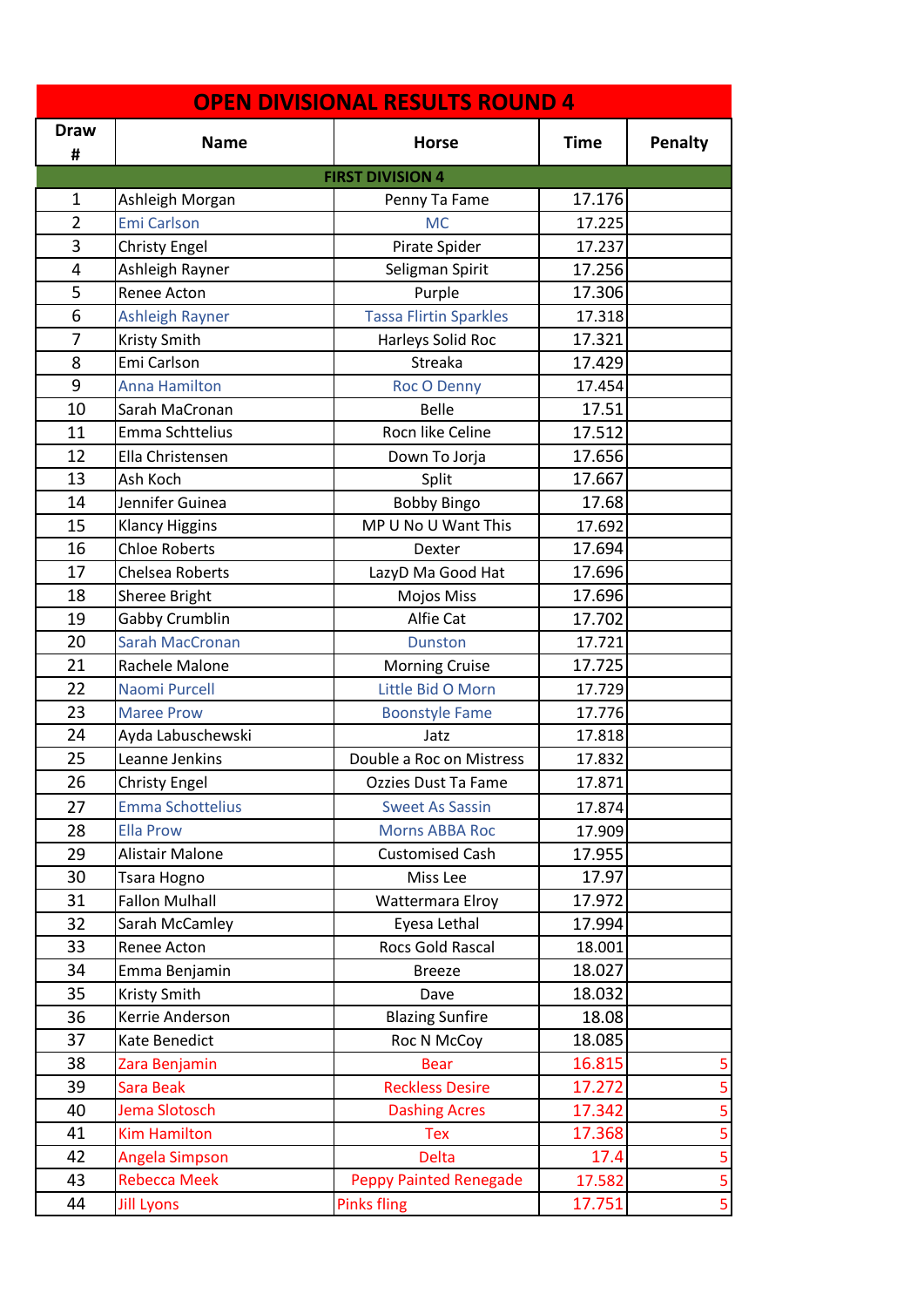| <b>SECOND DIVISION ROUND 4</b> |                        |                              |           |                         |  |
|--------------------------------|------------------------|------------------------------|-----------|-------------------------|--|
| 1                              | <b>Rebecca Story</b>   | <b>DC</b>                    | 18.194    |                         |  |
| $\overline{2}$                 | Ella Christensen       | <b>Neon Destiny</b>          | 18.212    |                         |  |
| 3                              | Kerrie Anderson        | Mentors Gifted Spin          | 18.307    |                         |  |
| 4                              | Lisa Tynan             | Ambassadors Jet              | 18.391    |                         |  |
| 5                              | <b>Suzy Patteson</b>   | Dakoda                       | 18.396    |                         |  |
| 6                              | Sara eagle             | In the Clouds                | 18.415    |                         |  |
| $\overline{7}$                 | Jill Lyons             | Lick Da Stamp and Send it    | 18.457    |                         |  |
| 8                              | <b>Christy Engel</b>   | <b>Pirates Smokin Denius</b> | 18.517    |                         |  |
| 9                              | Jordan Labuschewski    | Tommy                        | 18.562    |                         |  |
| 10                             | Letisha Frenken        | <b>Super Sweet</b>           | 18.738    |                         |  |
| 11                             | Kate Hollingsworth     | Whylie                       | 18.827    |                         |  |
| 12                             | <b>Bindy Brannock</b>  | Kit Cat                      | 18.85     |                         |  |
| 13                             | Letisha Frenken        | Red                          | 18.876    |                         |  |
| 14                             | Louise O'neill         | Plain Jane                   | 18.916    |                         |  |
| 15                             | <b>Chelsey Roots</b>   | Jagger Rocs Ta Fame          | 18.919    |                         |  |
| 16                             | Kelly Podham           | <b>Juicy Wiggles</b>         | 18.963    |                         |  |
| 17                             | Fenella Fletcher       | <b>Tequila Sunset</b>        | 18.973    |                         |  |
| 18                             | Sara Beak              | Kintala Chexels              | 18.98     |                         |  |
| 19                             | Mikayla Peckett        | Lethal Bandit                | 19.103    |                         |  |
| 20                             | Jacque Barnes          | <b>Bullzeye</b>              | 19.125    |                         |  |
| 21                             | Jordan Labuschewski    | <b>WR Pocohontas</b>         | 19.14     |                         |  |
| 22                             | Ayda Labuschewski      | Sid                          | 19.142    |                         |  |
| 23                             | <b>Kate Benedict</b>   | Savannah Sparkle             | 18.297    | 5                       |  |
| 24                             | <b>Chelsey Roots</b>   | Sox                          | 18.499    | 5                       |  |
| 25                             | <b>Emma Douglas</b>    | <b>Dixie</b>                 | 18.533    | $\overline{\mathbf{5}}$ |  |
| 26                             | <b>Ashleigh Rayner</b> | Krystal Brook Pia Dora       | 18.59     | 5                       |  |
| 27                             | <b>Ella Prow</b>       | <b>Sheeza Rare Pepto</b>     | 18.852    | 10                      |  |
| 28                             | Jordan Labuschewski    | Gypsey                       | 19.007    | 5                       |  |
| 29                             | <b>Sarah McCamley</b>  | <b>Just Busy bidding</b>     | 19.012    | 5                       |  |
| 30                             | <b>Sarah McCamley</b>  | <b>Streakin Glamour</b>      | 19.163 DQ |                         |  |
| <b>THIRD DIVISION ROUND 4</b>  |                        |                              |           |                         |  |
| $\mathbf{1}$                   | Jane Nichols           | <b>Rustic All Stars</b>      | 19.183    |                         |  |
| $\overline{2}$                 | Naomi Breitkreutz      | Zips My Daddy                | 19.358    |                         |  |
| 3                              | Angela Simpson         | Destiny                      | 19.374    |                         |  |
| 4                              | <b>Tass Hulton</b>     | One Stylish Lass             | 19.6      |                         |  |
| 5                              | Terri cooke            | Spartan                      | 19.695    |                         |  |
| 6                              | Kate Benedict          | <b>KTB The Last Mohican</b>  | 19.711    |                         |  |
| $\overline{7}$                 | Jan Saunders           | Semi                         | 19.714    |                         |  |
| 8                              | Kate Cowan             | Dash'n Saint                 | 19.776    |                         |  |
| 9                              | Terri cooke            | Gidget                       | 19.876    |                         |  |
| 10                             | Kim Hamilton           | Emoji                        | 19.948    |                         |  |
| 11                             | <b>Ashleigh Rayner</b> | <b>Clovers Glam Bam</b>      | 19.979    |                         |  |
| 12                             | <b>Tiany Dickfos</b>   | <b>Freclkes Gold touch</b>   | 19.201    | 5                       |  |
| 13                             | <b>Jane Nichols</b>    | <b>Dominant Miss</b>         | 19.704    | 10                      |  |
| 14                             | <b>Emma Douglas</b>    | Rosebud                      | 19.952    | $\overline{\mathbf{5}}$ |  |
| 15                             | <b>Chelsea Burness</b> | Rowdy                        | 19.961    | $10\,$                  |  |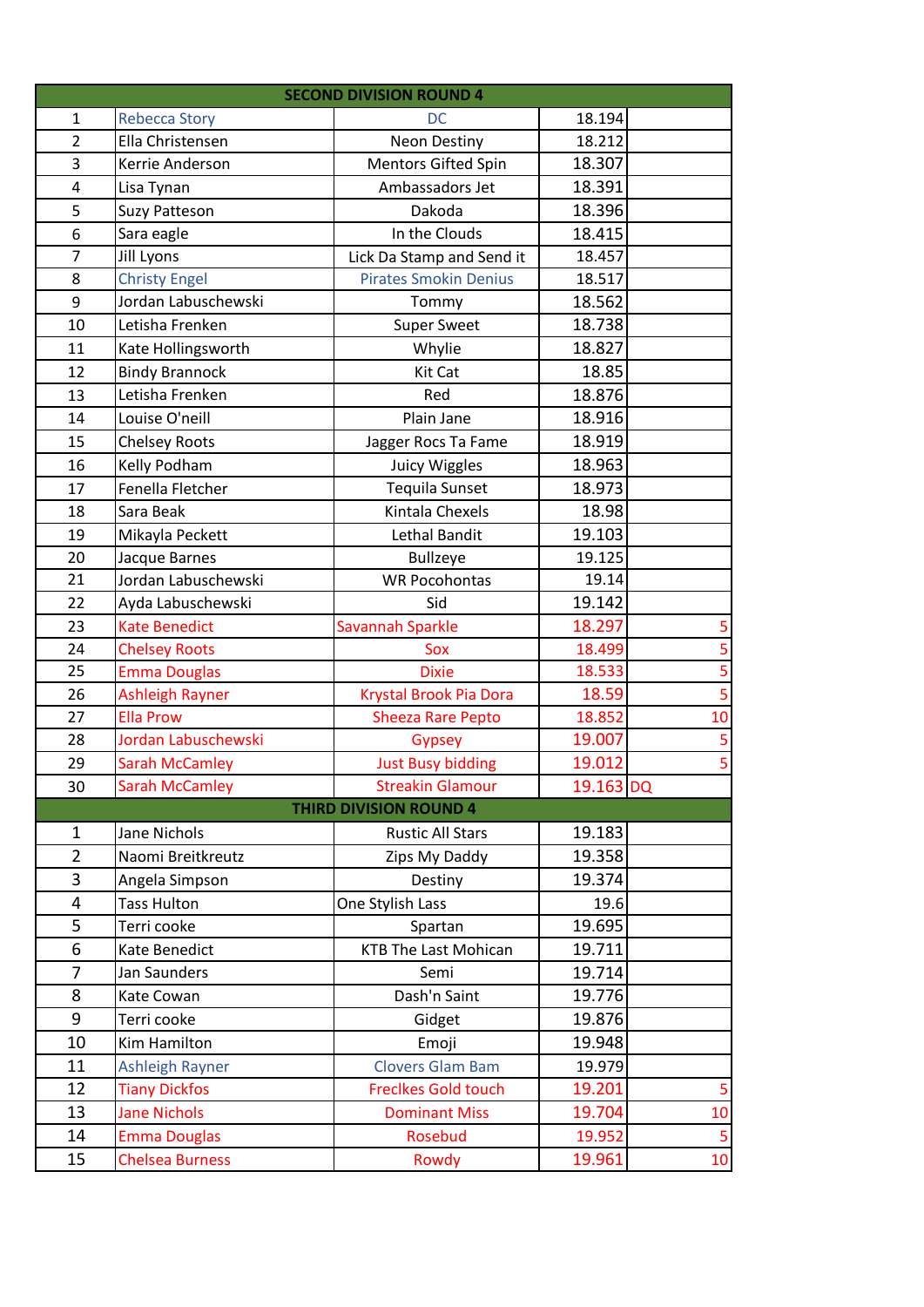| <b>FOURTH DIVISION ROUND 4</b> |                        |                          |           |                  |  |
|--------------------------------|------------------------|--------------------------|-----------|------------------|--|
| $\mathbf{1}$                   | Chrissy Petersen       | <b>Tuff Man Cutter</b>   | 20.205    |                  |  |
| $\overline{2}$                 | Chelsea Roberts        | Warrior                  | 20.885    |                  |  |
| 3                              | <b>Stacey Hatch</b>    | Dart                     | 21.397    |                  |  |
| 4                              | <b>Briahna Larkins</b> | <b>Waru Warrior</b>      | 21.568    |                  |  |
| 5                              | <b>Christy Engel</b>   | Rosa                     | 23.302    |                  |  |
| 6                              | Mia Dawson             | <b>Bullet</b>            | 24.404    |                  |  |
| 9                              | Nicole Condon          | Rabbit                   | 29.451    |                  |  |
| 7                              | <b>Jayme Farr</b>      | On the Spot              | 21.151    | 5                |  |
| 8                              | Jema Slotsch           | <b>SP This Hot Spice</b> | 21.169    | 5 <sub>l</sub>   |  |
| 10                             | Ayda Labuschewski      | <b>Dashin Dancer</b>     | 23.756 DQ |                  |  |
| 11                             | Zoe Corrie             | Special FX               |           | $O$ $BP$         |  |
| 12                             | Jema Slotosch          | Call Me Famous           |           | 0 NT             |  |
| 13                             | Catherine Stewart      | Pirates Cee SS Alabama   |           | 0 <sup>INT</sup> |  |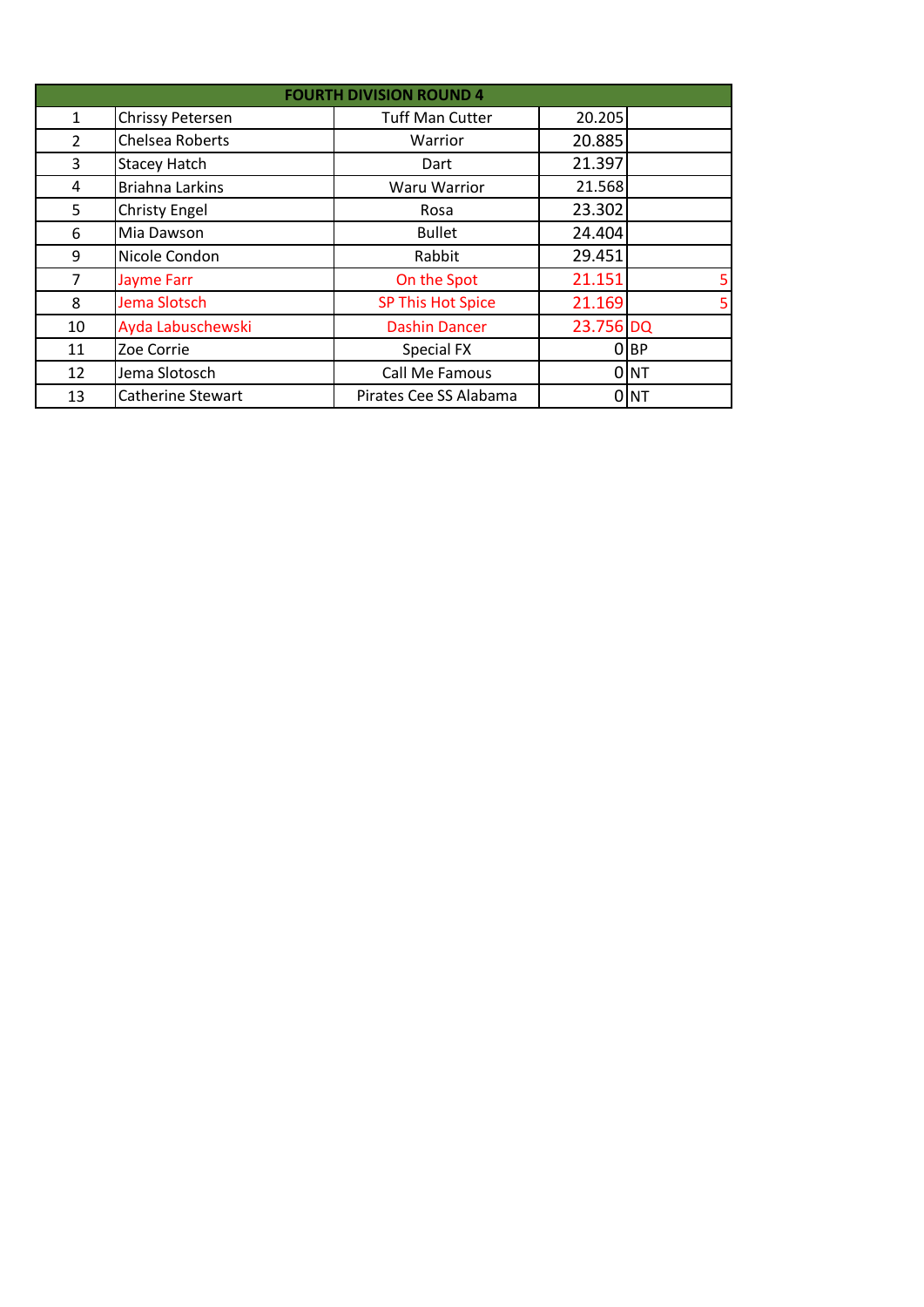| <b>JUNIOR DIVISIONAL RESULTS ROUND 4</b> |                         |                              |                       |                             |  |
|------------------------------------------|-------------------------|------------------------------|-----------------------|-----------------------------|--|
| <b>FIRST DIVISION</b>                    |                         |                              |                       |                             |  |
| $\mathbf{1}$                             | Ella Christensen        | Split                        | 16.058                |                             |  |
| $\overline{2}$                           | <b>Tyra Spring</b>      | Roc N the Style              | 16.101                |                             |  |
| 3                                        | Emi Carlson             | <b>MC</b>                    | 16.131                |                             |  |
| 4                                        | Sarah MacCronan         | <b>Belle</b>                 | 16.156                |                             |  |
| 5                                        | Rebecca Meek            | Peppy Painted Renegade       | 16.160                |                             |  |
| 6                                        | Sarah MacCronan         | Dunston                      | 16.184                |                             |  |
| 7                                        | <b>Tyra Spring</b>      | Just Maybe                   | 16.225                |                             |  |
| 8                                        | <b>Chelsea Burness</b>  | Rowdy                        | 16.250                |                             |  |
| 9                                        | <b>Chelsea Roberts</b>  | Ozzies Dust Ta Fame          | 16.347                |                             |  |
| 10                                       | Ayda Labuschewski       | Jatz                         | 16.653                |                             |  |
| 11                                       | Carrie Storey           | <b>Who's Success</b>         | 16.890                |                             |  |
| 12                                       | Casey Bauman            | Tom Cat                      | 16.908                |                             |  |
| 13                                       | Sidnee Cowan            | Dakoda                       | 16.909                |                             |  |
| 14                                       | Jayme Farr              | On the Spot                  | 16.982                |                             |  |
| 15                                       | <b>Tyra Spring</b>      | Storm in the Morn            | 16.023                | 5                           |  |
| 16                                       | <b>Ruby Bell</b>        | <b>Tex</b>                   | 16.072                | $\frac{5}{5}$ $\frac{5}{5}$ |  |
| 17                                       | <b>Emi Carlson</b>      | <b>Streaka</b>               | 16.252                |                             |  |
| 18                                       | <b>Sidnee Cowan</b>     | <b>Rattlesnack Jake</b>      | 16.289                |                             |  |
| 19                                       | <b>Chelsea Roberts</b>  | LazyD Ma Good Hat            | 16.338                |                             |  |
| 20                                       | <b>Klancy Higgins</b>   | <b>Katniss</b>               | 16.537                | $\overline{5}$              |  |
|                                          |                         | <b>SECOND DIVISION</b>       |                       |                             |  |
| $\mathbf{1}$                             | Ella Christensen        | Down to Jorja                | 17.064                |                             |  |
| $\overline{2}$                           | Amarni Young            | Miss Moonbar                 | 17.103                |                             |  |
| 3                                        | <b>Chelsey Roots</b>    | Sox                          | 17.126                |                             |  |
| 4                                        | Chelsea Roberts         | <b>Pirates Smokin Denius</b> | 17.161                |                             |  |
| 5                                        | Amarni Young            | Marblehill Zippostar         | 17.191                |                             |  |
| 6                                        | Breanna Bauman          | Hard to be Humble            | 17.305                |                             |  |
| $\overline{7}$                           | Ayda Labuschewski       | Sid                          | 17.585                |                             |  |
| 8                                        | Casey Bauman            | Houston                      | 17.950                |                             |  |
| 9                                        | Sienna Watson           | <b>Cee Ulena</b>             | 17.124                | 5                           |  |
| 10                                       | Kelly Jo Bozzetto       | Cinch                        | 17.470                | 10                          |  |
| 11                                       | <b>Drew Christensen</b> | <b>Neon Destiny</b>          | 17.509                | 5                           |  |
|                                          |                         | <b>THIRD DIVISION</b>        |                       |                             |  |
| $\mathbf{1}$                             | Louise O'neill          | Plain Jane                   | 18.263                |                             |  |
| $\overline{2}$                           | Claire Jensen           | Jet                          | 18.335                |                             |  |
| 3                                        | Maddy MacCronan         | <b>Trigger</b>               | 18.367                |                             |  |
| 4                                        | Drew Christensen        | <b>Pretty Alert</b>          | 18.486                |                             |  |
| 5                                        | <b>Chelsey Roots</b>    | Jagger Rocs Ta Fame          | 18.673                |                             |  |
| <b>NO PLACINGS IN 4TH DIVISION</b>       |                         |                              |                       |                             |  |
| 0                                        | <b>Mia Dawson</b>       | <b>Bullet</b>                | 19.342                | 5                           |  |
| 0                                        | Ayda Labuschewski       | <b>Dashin Dancer</b>         | 20.007 DQ             |                             |  |
| 0                                        | <b>Ruby Bell</b>        | Johnny                       | 25.282                | 10                          |  |
| $\pmb{0}$                                | <b>Bindy brannock</b>   | Kit cat                      | 28.039                | 5                           |  |
| 0                                        | Sieragh Kelly           | Moonshine                    | $0.000$ BP            |                             |  |
| 0                                        | <b>Chloe Roberts</b>    | Dexter                       | $0.000$ <sub>NT</sub> |                             |  |